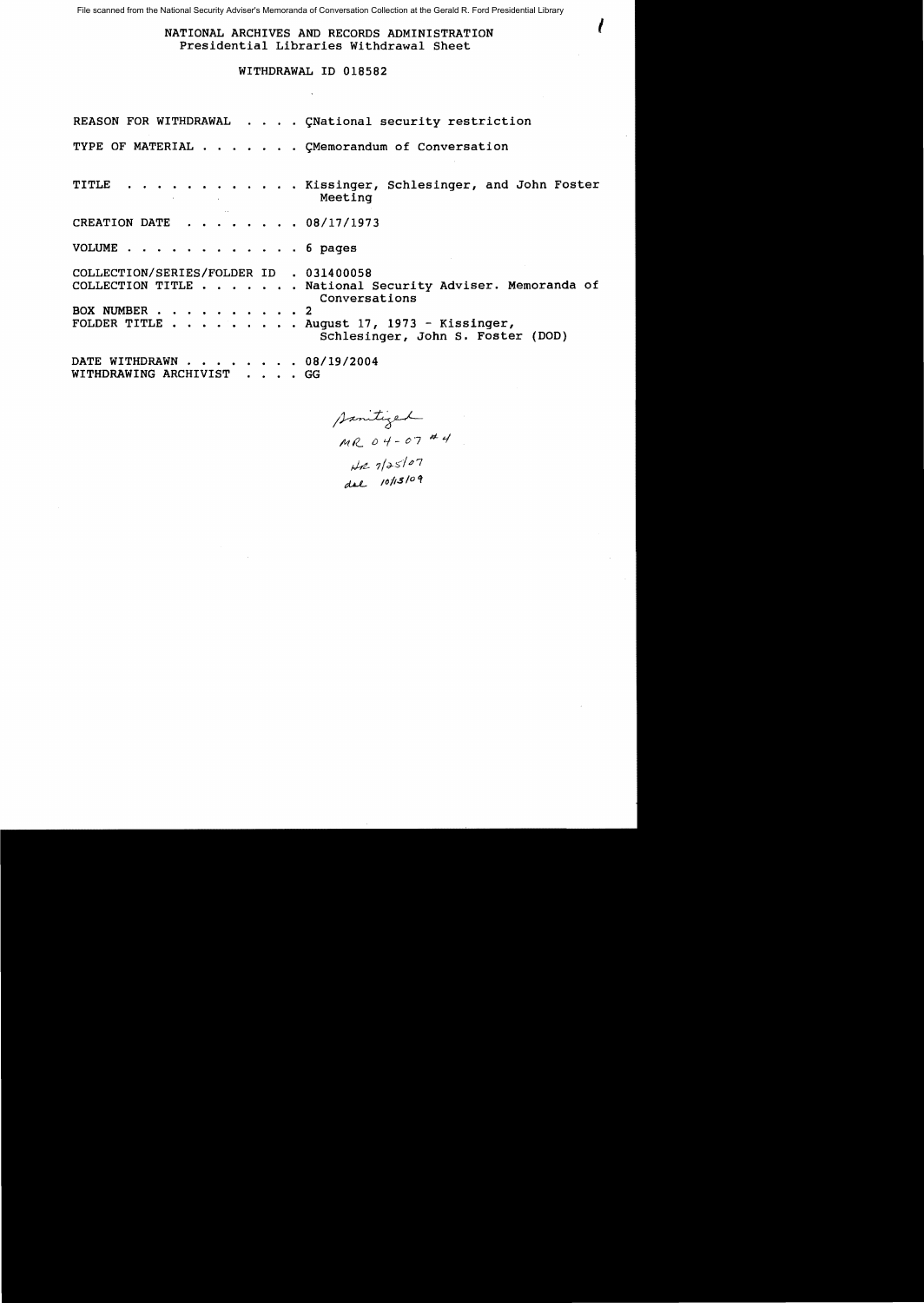**EIMORANDUM** 

.1 .~.  $J$  and  $\tilde{r}^{\prime\prime\prime}$  if

## THE WHITE HOUSE

W,\SHI:\GTON

SCRET/XGDS

# MEMORANDUM OF CONVERSATION

PARTICIPANTS: Dr. Henry A. Kissinger, Assistant to the President for National Security Affairs Dr. James R. Schlesinger, Secretary of Defens e Dr. John S. Foster, Jr.. Director, Defense Research and Engineering Martin R. Hoffman, Special Assistant to Sec. of Defense Lt. Gen. Brent Scowcroft, Deputy Assistant to the President for National Security Affairs

DATE AND TIME: August 17, 1973

(luncheon)

DECLASSIFIED in

Authority MR Appeal NLF

PLACE: Western White House

SUBJECTS: Visit of French Defense Minister Galley; Strategic Programs

Kissinger: Let's talk about the French program. We are having mas sive problems with the Europeans. This is a totally cynical exercise. But we don't want them to duplicate our mistakes, and if they price themselves out of the nuclear business... If they are going to build a deterrent, it ought to be good.

[Talked about current problems with the Europeans] ,

We are going to try to bust the Europeans. The French can be useful in this. We will hit the British, ignore the French and deal with the Germans and Italians.

What we would like with Galley is what looks like a step forward but doesn't give them anything yet. I think that if we could give Galley an explanation of their problem and how we might tackle it. We do want to be helpful though. We want a point-by-point analysis. Get the testing in Nevada approved. For October. i want to tell them in August.

CLASSIFIED BY Henry A. Kissinger EXEMPT FROM GENERAL DECLASSIFICATION -SEGRET /XGDS - SCHEDULE OF EXECUTIVE ORDER 11652 EXEMP . TON CATEGORY AUTOMATICALLY DECLASSIFIED ON Imp. to Det.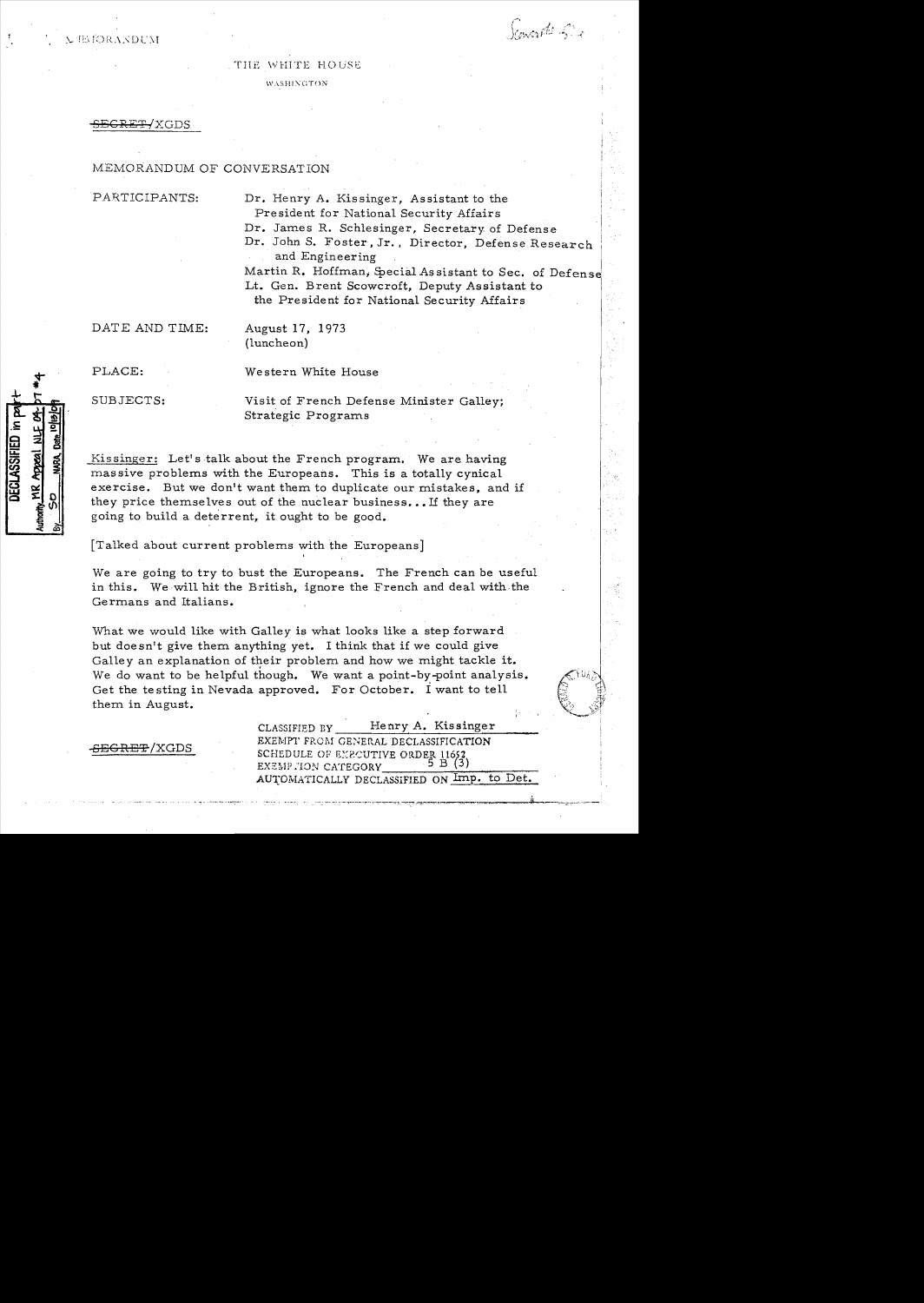#### $\text{eff}$  /XGDS  $\text{--}$  2 -

We could give them something here which wouldn't cost much. Schlesinger: They will want monitoring equipment for the test.

Foster: It is of advantage to us to have them keep testing in the atmosphere.

The French program is the worst nuclear program in the world. The Chinese one is the best. Progress from test to test has to do with the quality of the people.

Kissinger: Can we speed up their rate of progress?

without a commitment. Foster: Yes. The best thing would be to look at their designs.

Kissinger: Galley said he would like to have us tell them if they are on the right track.

Foster: One thing would be to get them to refine their objectives and give them ideas to reach it.

Kissinger: We want to whet their appetites in August.

Hoffman: They are being driven by the technicians. They don't *have* their strategic objectives clear.

Foster: If you would agree to spend six months so they wou,ld understand the existing capability and its limitations and how to fix it, and of alternatives for the future, and which one makes sense and is working....

One of their needs is tactical warning. The solution is. either to build their own radar and *give* up because of the expense, or else we give them the satellite readout from our capability.

For the Year of Europe, you might want to offer this down. Link it to all of NATO.

Kissinger: If we can use the French and break their unity, we can deal with the Europeans.

<sup>I</sup>wouldn't agree with the down link. It would be a conceptual presentation, just to say this might be available.



# <del>SEGRET</del>/XGDS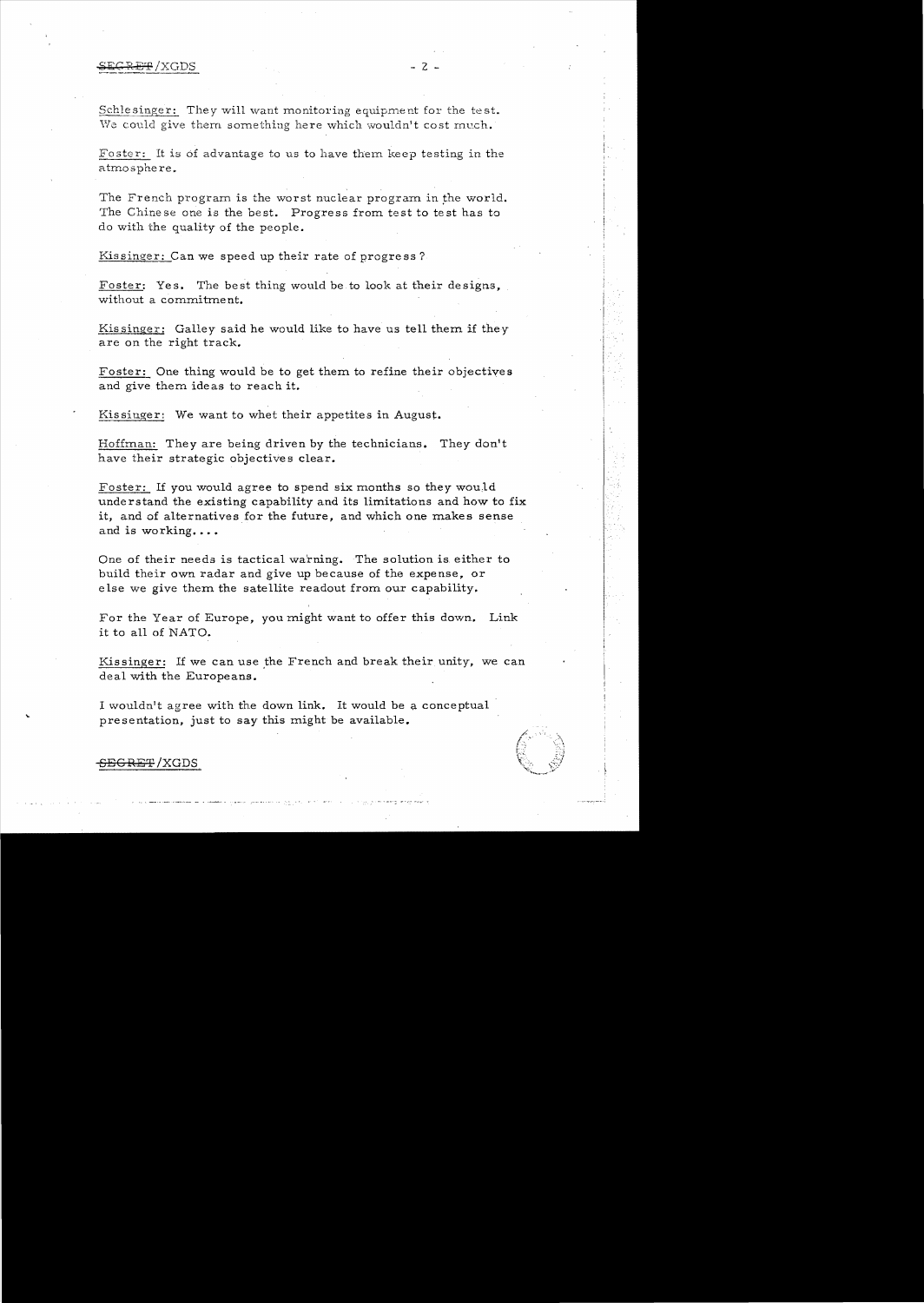### **SECRET/XGDS**

Is it possible to have a presentation part for me, part for Jim and Foster? I've studied your paper. Tell them: "This is what we think of your capability.<sup> $\text{II}$ </sup> I would say we are not against the French deterrent and it should be a useful one. We would first discuss its strategic doctrine, and second, its vulnerabilities and how to relieve them.

How do we proceed? Jim, you would discuss measures to cope with the vulnerabilities. We wouldn't give them anything but tidbits.

We should look more competent than they. Give them the idea it is attainable and we can make progress.

Foster: For example, their missiles might be vulnerable to ENP. We could test this for a few million dollars.

Kissinger: Don't say "if we were going to help" or "we are going to help.<sup>11</sup> Just give them the impression.

Foster: The problem is no matter how careful I am, they turn it later into an implied commitment. .

Kissinger: We must be fully cold-blooded. Tell them they have an overall strategic urgent problem and we could help them to overcome it. Then there are vulnerabilities and there are things which can help them.

We would like them to be over the hump by  $'76$ . If the program is a failure by the next election, the French might get a neutralist government.

We must break up the Europeans. And the French are essential.

Schlesinger: We could always use the Germans.

Kis singer: That is dangerous. The Germans would use it for nationalist purposes.

Could we have an outline of a presentation by Monday?

Foster: Yes.



<del>CRET</del>/XGDS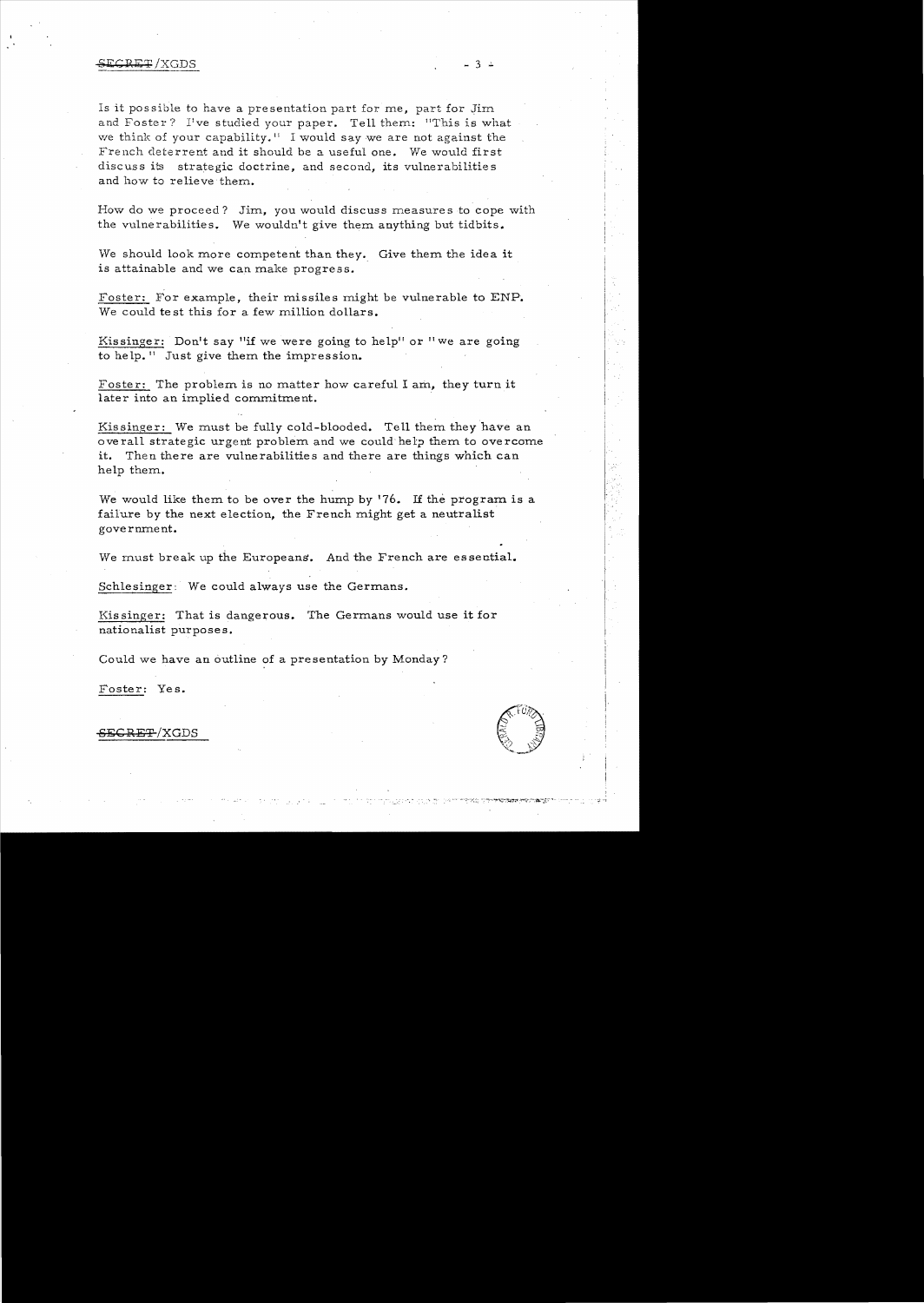#### gEGRET/XGDS -.4 -

..

Kissinger: I start with a conceptual presentational approach, Jim will discuss strategy, and *FosteT* the technical *paTt,* with some things we could do which might help.

Foster: Could we indicate that we don't mind their atmospheric testing?

Kissinger: We didn't object to others' tests.

Schlesinger: On SALT. George Brown will be reasonable and maybe we can get the JCS off log-rolling.

Kissinger: The JCS talks equality. It could be dangerous without stability.

Schlesinger: The Soviet Union will have to spend \$6 billion to come out with the SS-18.

If they used they could put on We think, though, they will go fo a CF program which would be about 9, 700 warheads against 10,000 for us.

As the SS-9 obsolesces, it is removed and not replaced.

Kissinger: What do they get?

Schlesinger:  $$10-15$  billion, a stable relationship with us, and no additional warheads by us.

Kissinger: They say they need enough for us and China.

Schlesinger: They would have 6d percent of the throwweight at 313 aim points.

The 5S-9 doesn't make much sense. On military grounds they should go for more and smaller missiles.

Why would they want to put so much into the SS-18, when we would have to react to it?

Kissinger: These weapons are a religion for them. They are not likely to buy it. What incentives do they have?

# S<del>ECRET</del>/XGDS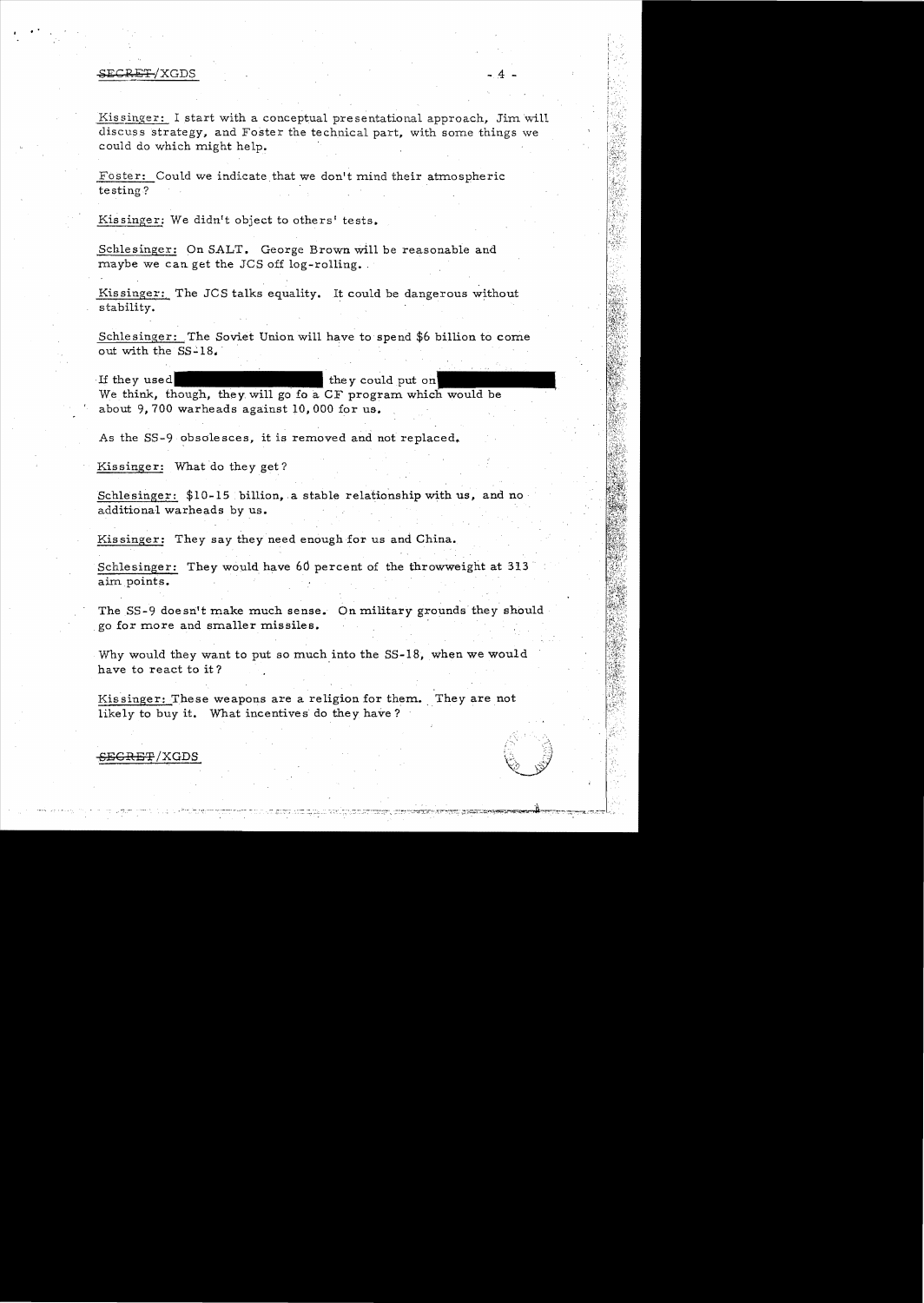### SECRET /XGDS - 5 -

Schlesinger: One is cost. It makes more sense to put the money into smaller weapons.

Kissinger: They will put them into both the 11 and the 18.

We shouldn't give up a program for budget reasons without getting something for it.

Schlesinger: The Trident submarine is a mistake.

Kissinger: Maybe, but we should retrofit the Trident into the Poseidon boat. Dobrynin talks about the American deployment.

Schlesinger: Here are the give-ups: Close down the Minuteman. III, or not go to seven MIRV's.

Kissinger: You should get the seven MIRVs out as a concept.

Schlesinger: We could allow missiles with the capability just against the Chinese. Or give some on FBS.

Kissinger: But what can we do if they don't agree?

Foster: You mean what can we get from Congress?

Kissinger: Moorer said he didn't care about throwweight. if we had equal numbers of warheads.

Schlesinger: Keep the Minuteman III line open. ReMIRV to 7, redesign the SLBM to eliminate the Trident boat and have more missiles.

Kissinger: This could be advanced as a no-deployment plan. If they wouldn't deploy SS-18's we wouldn't reMIRV, or deploy more Minuteman Ill's.

Foster: The Trident boat never made sense. We thought it was a White House program.

Kissinger: We could wind up like the French in 1940. Our programs don't necessarily match our strategic purposes.

Foster: We argued for the B-1. We are technology-driven.

<del>SECRET</del>/XGDS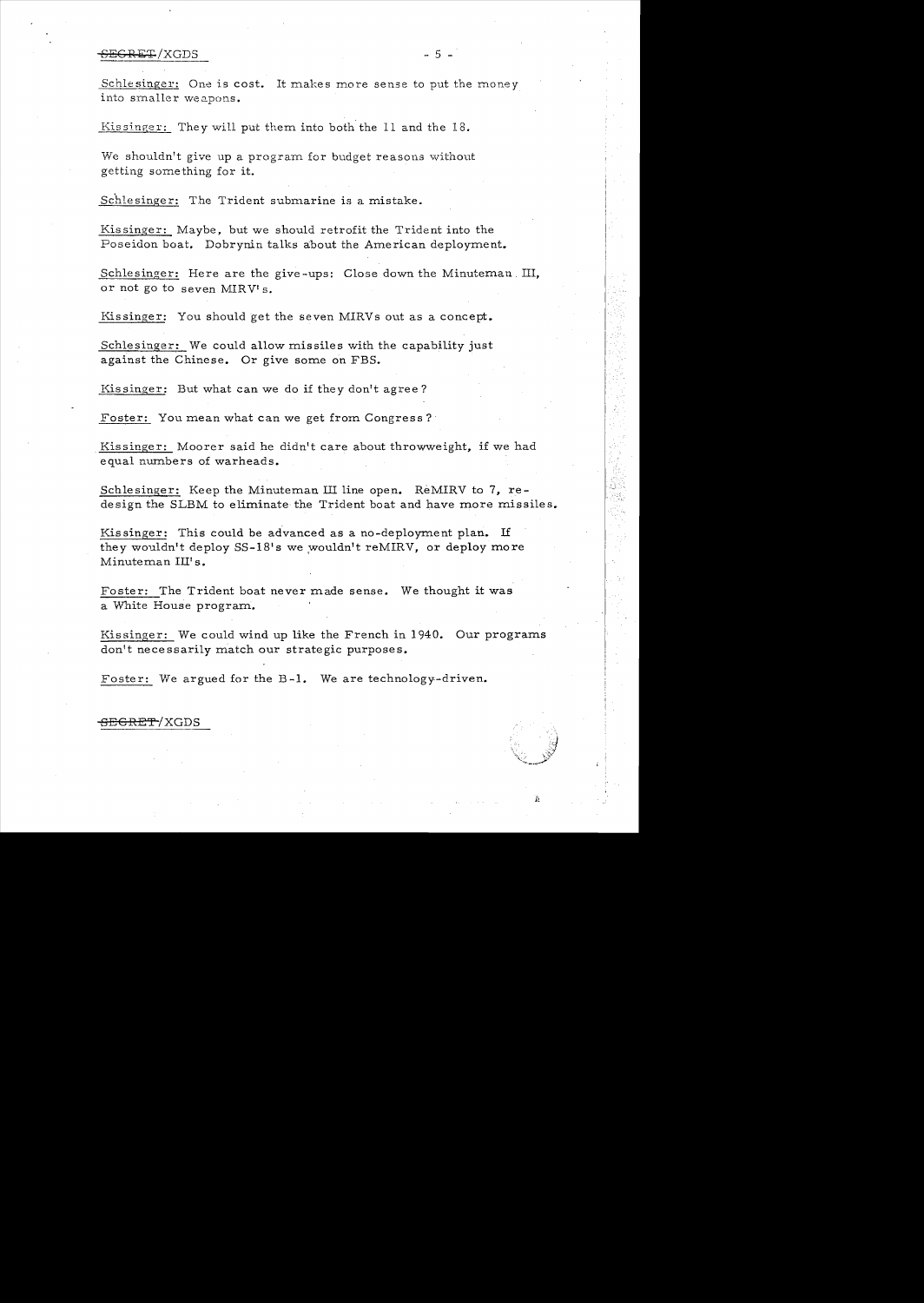Kissinger: We had to cancel 60% of the tactical sorties in Vietnam.

Foster: We have something as a result of Vietnam which will do it.

Kissinger: We should discuss the contingencies for which we need weapons. You design the weapons, and keep us informed from time to time.

Kissinger: The pure numbers game in SALT is no longer relevant.

Foster: How about starting a 640 design?

Kissinger: If I can sell the Trident boat, I can get you something. Start a 640, get the word out about 7 MIRV's, and keep the cruise missile.

Let's talk about the contingencies for which we need to design our forces.

 $\vec{k}_i$ 

**SBC RE!f** /XGDS